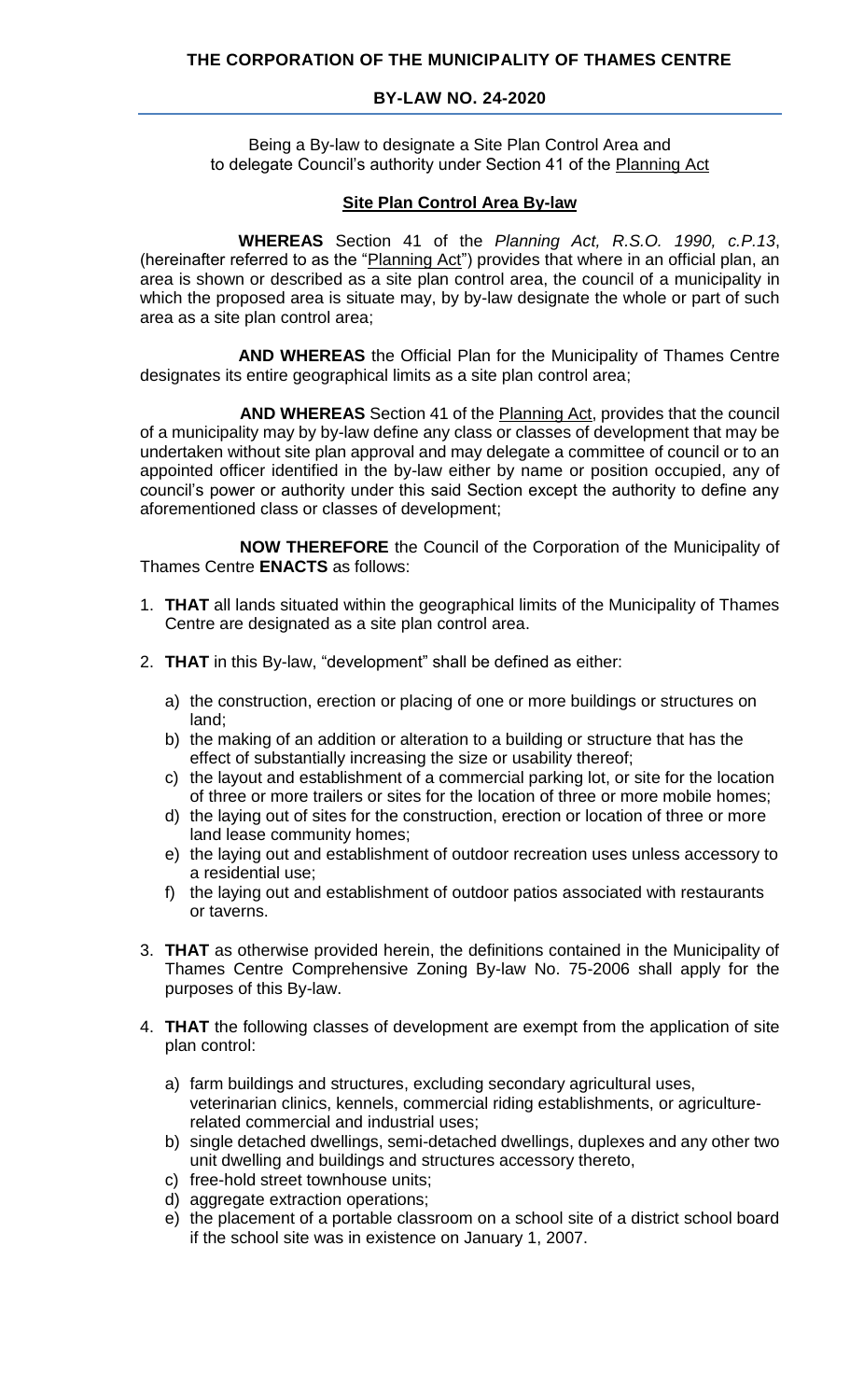- 5. **THAT** where development is subject to site plan control and as a condition to the approval of drawings, the following matters shall be addressed:
	- a) land dedication for road widening purposes;
	- b) off-street parking facilities and vehicular loading;
	- c) number, width and location of vehicular entrances;
	- d) exterior lighting of the land, buildings and structures;
	- e) pedestrian access and circulation;
	- f) facilities designed to have regard for accessibility for persons with disabilities;
	- g) landscaping and buffering (including fencing);
	- h) servicing and utility easements;
	- i) grading or alteration in the elevations or contours of the land;
	- j) disposal of storm, surface and waste water;
	- k) facilities and enclosures for the storage of garbage and other waste materials.

With the exception of paragraph a), the foregoing facilities and works shall be maintained to the satisfaction of the Municipality and at the sole risk and expense of the owner including the removal of snow from access ramps, driveways, parking and loading areas and walkways.

- 6. **THAT** where development is subject to site plan control, drawings shall be submitted for approval to the Municipality demonstrating the following requirements prior to the issuance of a building permit:
	- a) Drawings bearing a drawing number, date or date of revision and drawn to scale.
	- b) Drawings showing the location of all buildings and structures to be erected and showing the location of all facilities and works to be provided.
	- c) Drawings showing plan, elevation and cross-section views for each building to be erected which are sufficient to display:
		- i. The massing and conceptual design of the proposed building;
		- ii. The relationship of the proposed building to adjacent buildings, streets and exterior areas to which members of the public have access;
		- iii. The provision of interior walkways, stairs, elevators and escalators to which members of the public have access from streets, open spaces and interior walkways in adjacent buildings;
		- iv. Matters related to exterior design including the design, shape and coordination of architectural features such as balconies, cornices, banding, building materials, colour, dormers, frieze, parapet, windows, and any other design feature that affects the appearance or exterior facade of a proposed building or building addition;
		- v. Sustainable design elements on an adjoining street or highway under the Municipality's jurisdiction, including without limitation, trees, shrubs, hedges, plantings, paving materials and other ground cover, sidewalks, trails and pathways, street furniture and curb ramps;
		- vi. Facilities designed to have regard for accessibility for persons with disabilities.
	- d) The foregoing drawings shall be consistent with the Provincial Policy Statement, in conformity with the Municipality of Thames Centre Official Plan and other policies and regulations approved by Council, including but not limited to the Municipality of Thames Centre Comprehensive Zoning By-law No. 76-2006.
- 7. **THAT** as a condition of the approval of drawings, an agreement registered on title shall be required and be binding on future heirs and successors in title at the expense of the owner.
- 8. **THAT** no person shall undertake any development and no building permit shall be issued unless the agreement required under Section 7 of this By-law is executed and registered against the title of the lands affected.